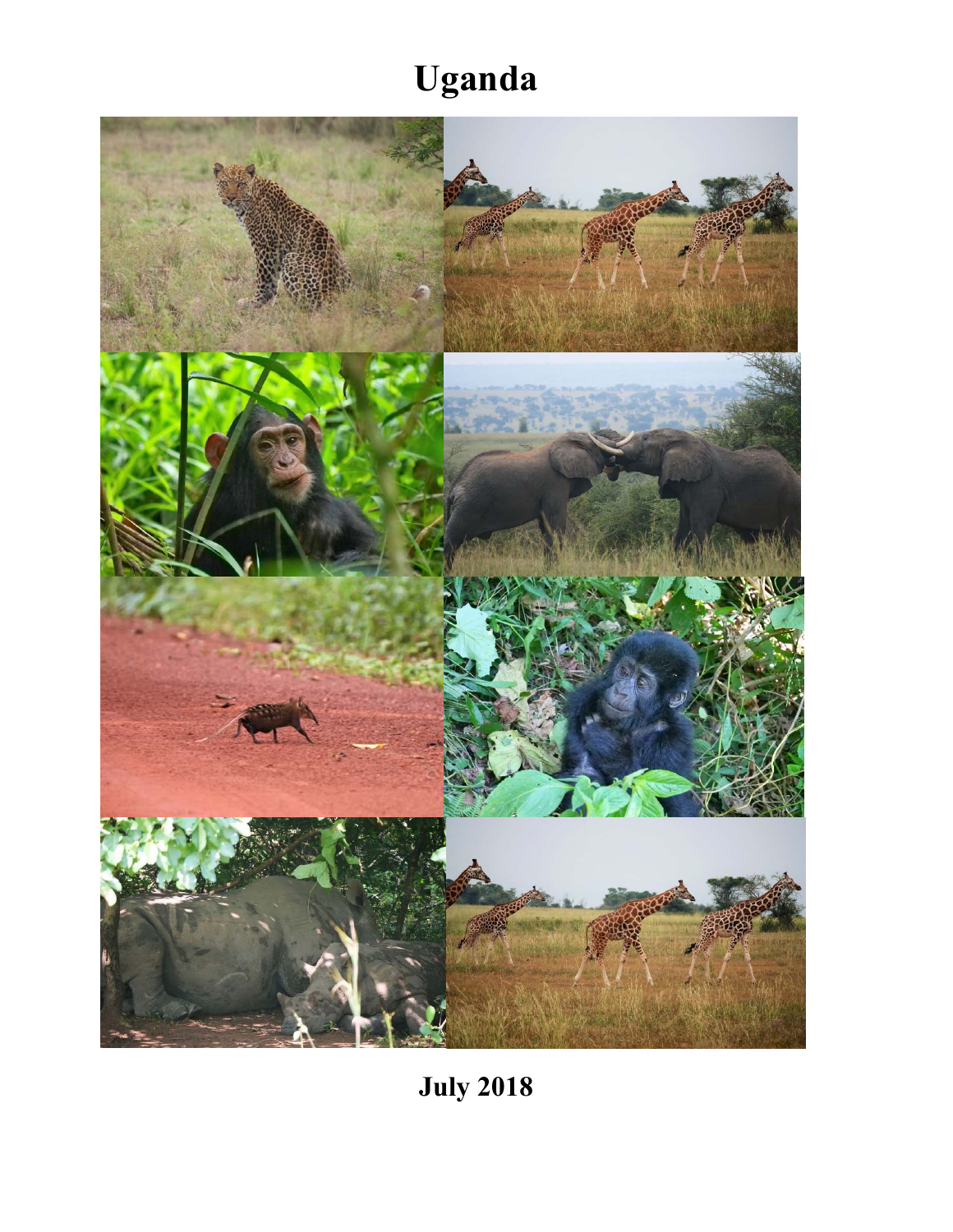Logistics: We used Crammy Wanyama with Avian Safaris. Crammy is an excellent guide, he knows all the birds, mammals, reptiles, amphibians and major plants, an all-around great naturalist and with a great conservation ethic. He is extremely professional and handled all of the logistics so the entire trip went smoothly without any problems. All told, we saw 57 species of mammals (plus two more unidentified rats), nearly 400 species of birds, and some good reptiles including the Ruwenzori three-horned chameleon, Nile monitor lizard and several turtles.

The basic route was as follows: Mbamba Swamp, Lake Mburo National Park, Bwindi National Park, Queen Elizabeth National Park, Bigodi Wetlands Sanctuary, Kibale National Park, the Royal Mile in the Budongo Forest Reserve, Murchison Falls National Park, Ziwa Rhino Sanctuary, and Entebbe Botanical Gardens.

All said, we were very impressed with how Uganda's parks and resereves are operated. The only experience that was a bit of a disappointment was inside Kibale National Park. Even though the "habituated" chimpanzee groups are used to people, many of the rangers are far too aggressive in how close they let people get, which forces the chimps (mothers with young) to move away. We had to repeatedly tell the rangers to stop getting too close, and only then really had good experiences watching the chimps behave naturally. If I went back, I would elect to try to see chimpanzees in Budongo instead of Kibale where there are fewer crowds, even if the odds of seeing the chimps is lower.

## **Mammal List**

- **Checkered Elephant Shrew** one on the road heading out of Murchison National Park near Budongo
- **Bush Hyrax** one in Lake Mburo National Park
- **Savannah Elephant** common in Queen Elizabeth National Park and Murchison National Park
- **Forest Elephant** three seen at night along the road in Kibale National Park
- **Greater Galago** one seen at night in Lake Mburo National Park at lodge
- **Patas Monkey** several individuals seen in Murchison National Park
- **Vervet Monkey** common in most areas visited
- **Tantalus Monkey** a few individuals seen at Ziwa Rhinocerus sanctuary
- **Red-tailed Monkey** many seen in Buhoma sector of Bwindi National Park, Bigodi Wetlands Sanctuary, and the Royal Mile
- **L'Hoest's Monkey** many seen in Bwindi National Park
- **Blue Monkey** many seen in Bwindi National Park and the Royal Mile
- **Gray-cheeked Mangabey** common in Bigodi Wetlands Sanctuary
- **Olive Baboon** common at all locations throughout Uganda
- **Black and White Colobus Monkey** common in Entebbe Gardens, Bwindi National Park, Bigodi Wetlands, Murchison Falls National Park
- **Angola Red Colobus** common in Bigodi Wetlands Sanctuary
- **Mountain Gorilla** walked with the "Bitukura" family group in Bwindi
- **Chimpanzee** four males seen at Bigodi Wetlands, a dozen more in habituated group in Kibale National Park
- **Bush-rat sp.** one seen along road near Mbamba swamp
- **Striped Ground-squirrel** seen at Entebbe Gardens, Lake Mburo National Park, and Murchison Falls National Park
- **Carrunther's Mountain Squirrel** one seen at Bwindi National Park
- **Red-legged Sun-squirrel** seen at Entebbe Gardens, Bwindi National Park,
- **Ruwenzori Sun Squirrel** one seen at Bwindi National Park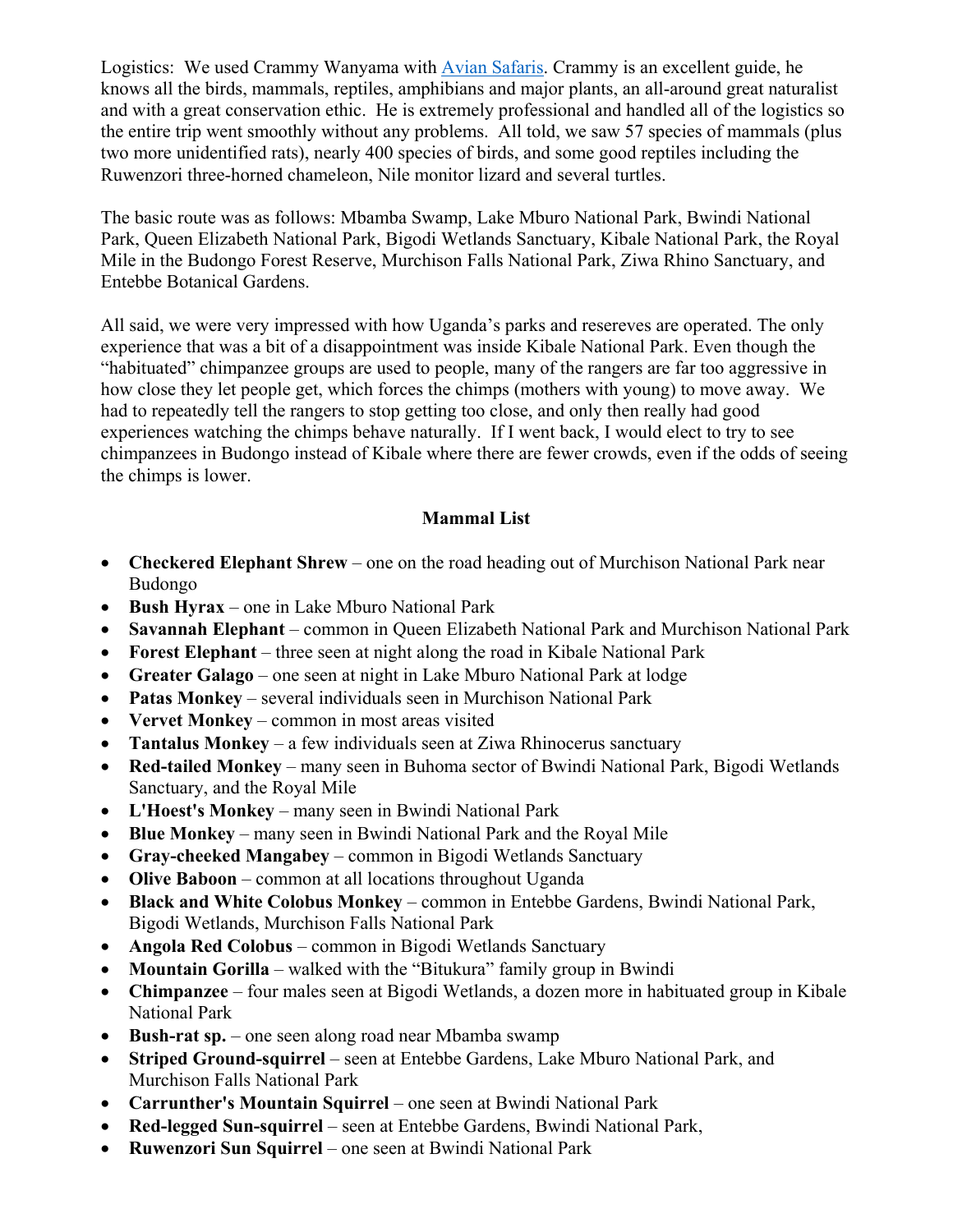- **Boehm's Squirrel** several seen in Bwindi National Park
- **Emin's Gerbil** one seen at night in Murchison Falls National Park
- **Uganda Grass Hare** four seen at night in Murchison Falls National Park
- **Scrub Hare** two seen at night in Queen Elizabeth National Park
- **Cape Hare** one seen at night in Murchison Falls National Park
- **Egyptian Slit-faced bat** Seen at Lake Mburo lodge in the dining hall rafters
- **Mauritian Tomb Bat** Two roosting on wall of west-side visitor center at Queen Elizabeth National Park
- **Yellow-winged Bat** seen at Queen Elizabeth National Park
- **African Wildcat** two seen along road at night in Kibale National Park
- **African Lion** several prides seen in Murchison Falls National Park, no tree-climbing lions seen in Queen Elizabeth
- **Common Leopard** one seen in Queen Elizabeth National Park, one seen in Murchison Falls National Park
- **African Civet** one seen along road at night in Kibale National Park
- **Blotched Genet** four seen at night in Kibale National Park, five more seen at night in Murchison Falls National Park
- **Slender Mongoose** one seen in Murchison Falls National Park
- **Dwarf Mongoose** five seen in Lake Mburo National Park
- **Banded Mongoose** seen in Kibale and Lake Mburo National Parks
- **White-tailed Mongoose** two seen at night in Murchison Falls National Park
- **Spotted Hyena** several seen at night and during day in Murchison National Park
- **Side-striped Jackal** four seen in Murchison Falls National Park
- **Spotted-necked otter** two seen in Mbamba swamp
- **Common Zebra** many at Lake Mburo National Park
- **Common Warthog** common in Lake Mburo, Queen Elizabeth, and Murchison Falls National Parks
- **Bush pig** two seen before dawn in Kibale National Park
- **Tree rat sp.** one seen at night in Kibale National Park
- **Hippopotamus** many at Lake Mburo, Queen Elizabeth, and Murchison Falls National Parks
- **Rothschild's Giraffe** 15 seen in Lake Mburo (translocated population), and thousands in Murchison Falls National Park
- **Lewel's Hartebeast** common in Murchison Falls National Park
- **Topi** several seen in Lake Mburo National Park and Queen Elizabeth National Park
- **Sudan Oribi** abundant in Murchison Falls National Park
- **Cape Buffalo** Common in Queen Elizabeth National Park
- **Lake Chad Buffalo** common in Murchison Falls National Park
- **Bushbuck** small numbers seen in Lake Mburo, Queen Elizabeth, and Murchison Falls National Parks
- **Black-fronted Duiker** several seen in Bwindi National Park
- **Impala** common in Lake Mburo National Park
- **Defasa Waterbuck** common in Lake Mburo, Queen Elizabeth, and Murchison Falls National Parks
- **Kob** abundant throughout main savannah areas in Queen Elizabeth and Murchison Falls National Parks
- **White Rhinoceros** walked with two moms and their young at Ziwa sanctuary

Unidentified Mammals, the tree rat was in Kibale and the other rat was in a field outside of Queen Elizabeth National Park if anyone can identify them, please contact me!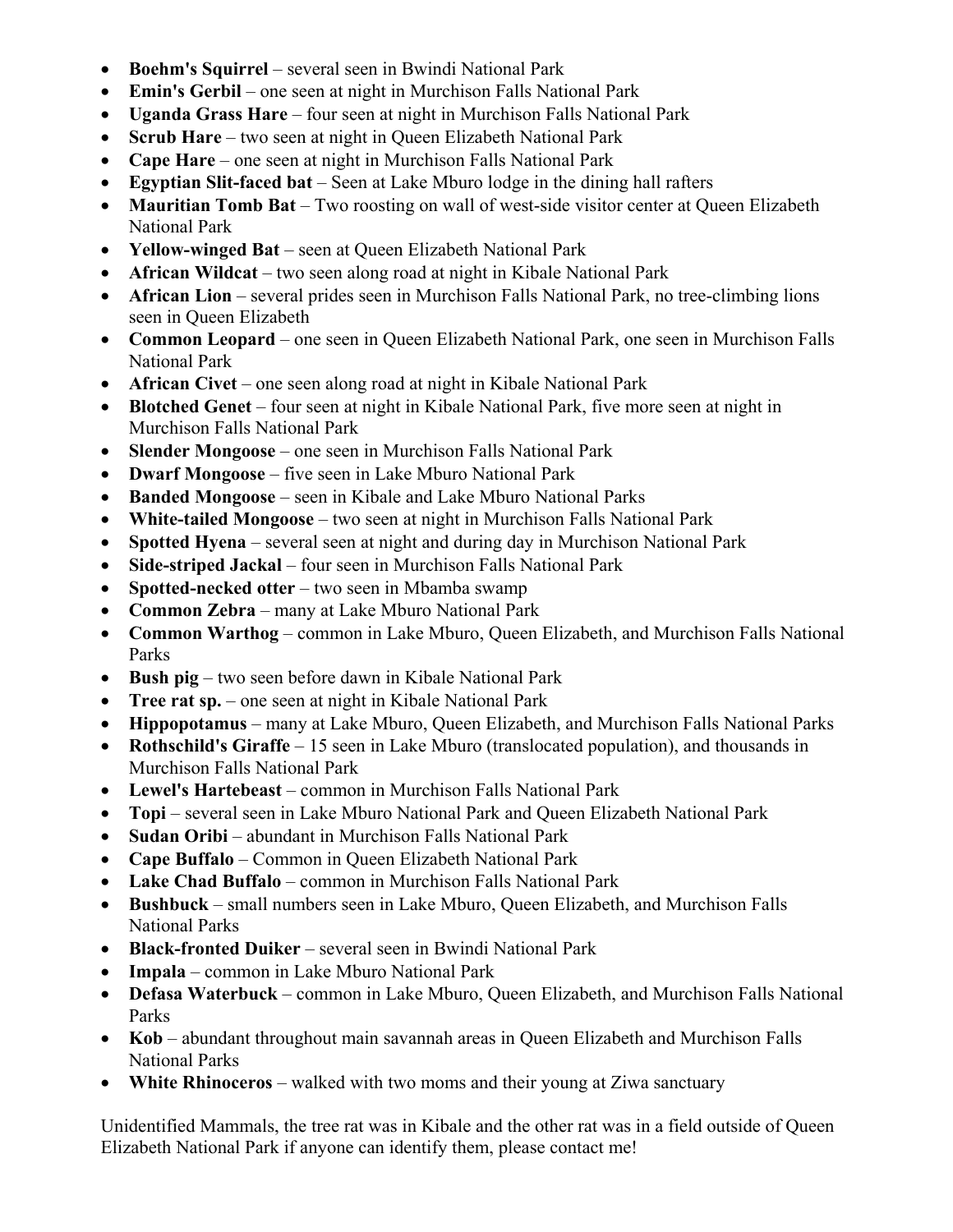

## **Bird List**

White-faced Whistling-Duck Knob-billed Duck Egyptian Goose Spur-winged Goose African Black Duck Yellow-billed Duck Helmeted Guineafowl Heuglin's Francolin

Scaly Francolin Handsome Francolin Red-necked Francolin Crested Francolin Greater Flamingo Lesser Flamingo Rameron Pigeon Speckled Pigeon

Laughing Dove Dusky Turtle-dove Mourning Collared-Dove Red-eyed Dove Ring-necked Dove Vinaceous Dove Emerald-spotted Wood-Dove Blue-spotted Wood-Dove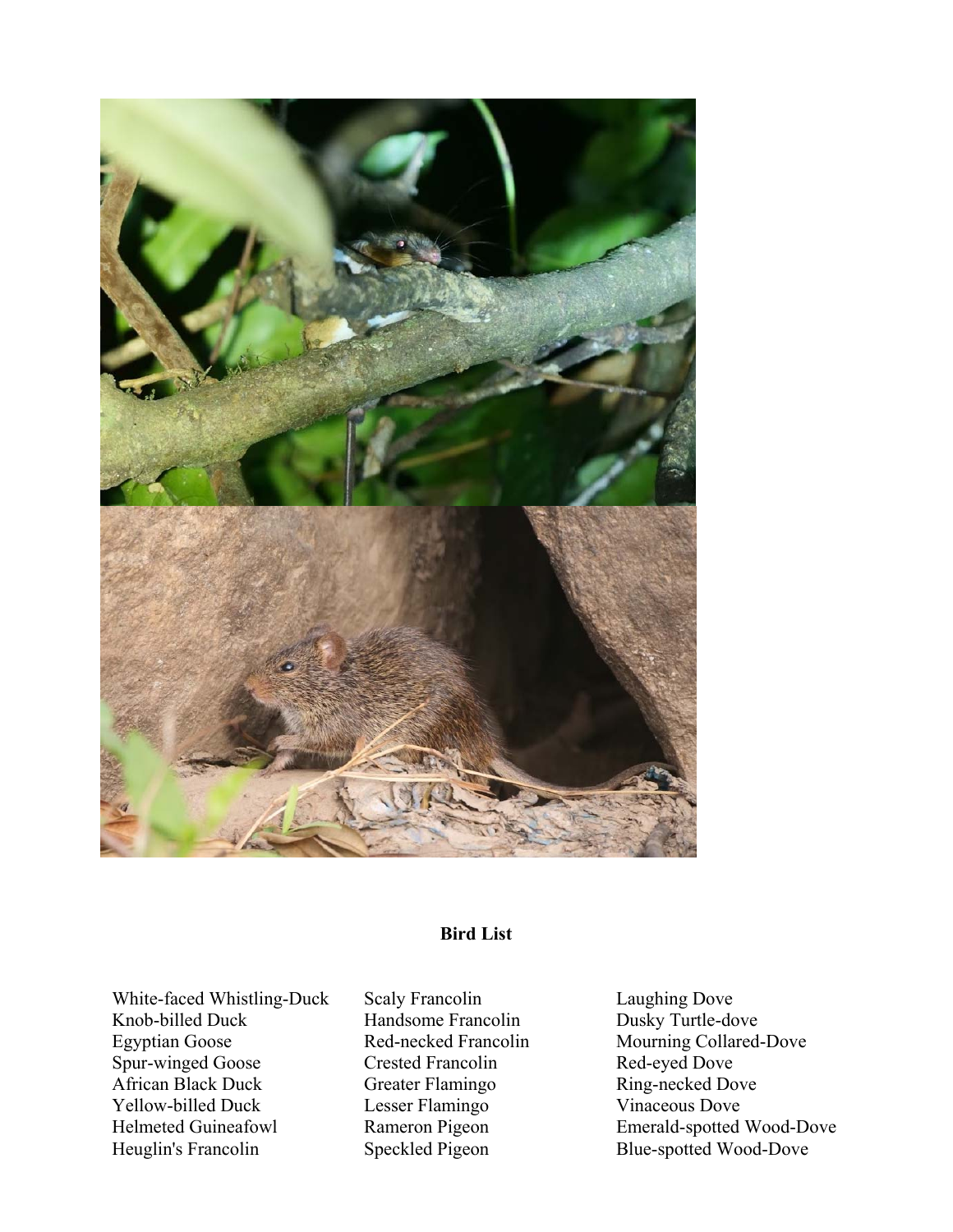Black-billed Wood-dove Tambourine Dove African Green-Pigeon Denham's Bustard Black-bellied Bustard Great Blue Turaco Black-billed Turaco Ross's Turaco Bare-faced Go-away-bird Eastern Plantain-eater Senegal Coucal White-browed Coucal Greater Black Coucal Black Coucal Blue Malkoha Levaillant's Cuckoo Dideric Cuckoo African Emerald Cuckoo Red-chested Cuckoo African Cuckoo Verraux's Eagle-owl Grayish Eagle-owl Freckled Nightjar Long-tailed Nightjar Black-shouldered Nightjar Scarce Swift Hourus Swift Alpine Swift Little Swift African Palm-Swift White-spotted Flufftail Red-chested Flufftail African Crake Black Crake African Finfoot Gray Crowned-Crane Senegal Thick-knee Water Thick-knee Black-winged Stilt Long-toed Lapwing Spur-winged Lapwing Senegal Lapwing Crowned Lapwing Wattled Lapwing Kittlitz's Plover Three-banded Plover

Lesser Jacana African Jacana Ruddy Turnstone Common Greenshank Marsh Sandpiper Small Buttonquail Collared Pratincole Rock Pratincole Slender-billed Gull Gray-hooded Gull Lesser Black-backed Gull Gull-billed Tern White-winged Tern African Openbill Woolly-necked Stork Saddle-billed Stork Marabou Stork Yellow-billed Stork African Darter Long-tailed Cormorant Great Cormorant Great White Pelican Pink-backed Pelican Shoebill Hamerkop Gray Heron Black-headed Heron Goliath Heron Purple Heron Great Egret Intermediate Egret Little Egret Cattle Egret Squacco Heron Striated Heron White-backed Night-Heron Glossy Ibis Sacred Ibis Hadada Ibis African Spoonbill Black-winged Kite Palm-nut Vulture White-headed Vulture Lappet-faced Vulture Hooded Vulture White-backed Vulture

Rueppell's Griffon Bateleur Black-breasted Snake-Eagle Brown Snake-Eagle Martial Eagle Long-crested Eagle Tawny Eagle Augur Buzzard Lizard Buzzard Dark Chanting-Goshawk Gabar Goshawk African Harrier-hawk African Marsh-Harrier Shikra Black Kite African Fish-Eagle Mountain Buzzard Blue-naped Mousebird Speckled Mousebird Narina Trogon Bar-tailed Trogon White-headed Woodhoopoe Common Scimitarbill Abyssinian Ground-Hornbill Crowned Hornbill African Gray Hornbill Black-and-white-casqued Hornbill White-thighed Hornbill Malachite Kingfisher African Dwarf Kingfisher Chocolate-backed Kingfisher Gray-headed Kingfisher Woodland Kingfisher Blue-breasted Kingfisher Striped Kingfisher Giant Kingfisher Pied Kingfisher Black Bee-eater Red-throated Bee-eater Little Bee-eater Swallow-tailed Bee-eater Cinnamon-chested Bee-eater Madagascar Bee-eater Northern Carmine Bee-eater Southern Carmine Bee-eater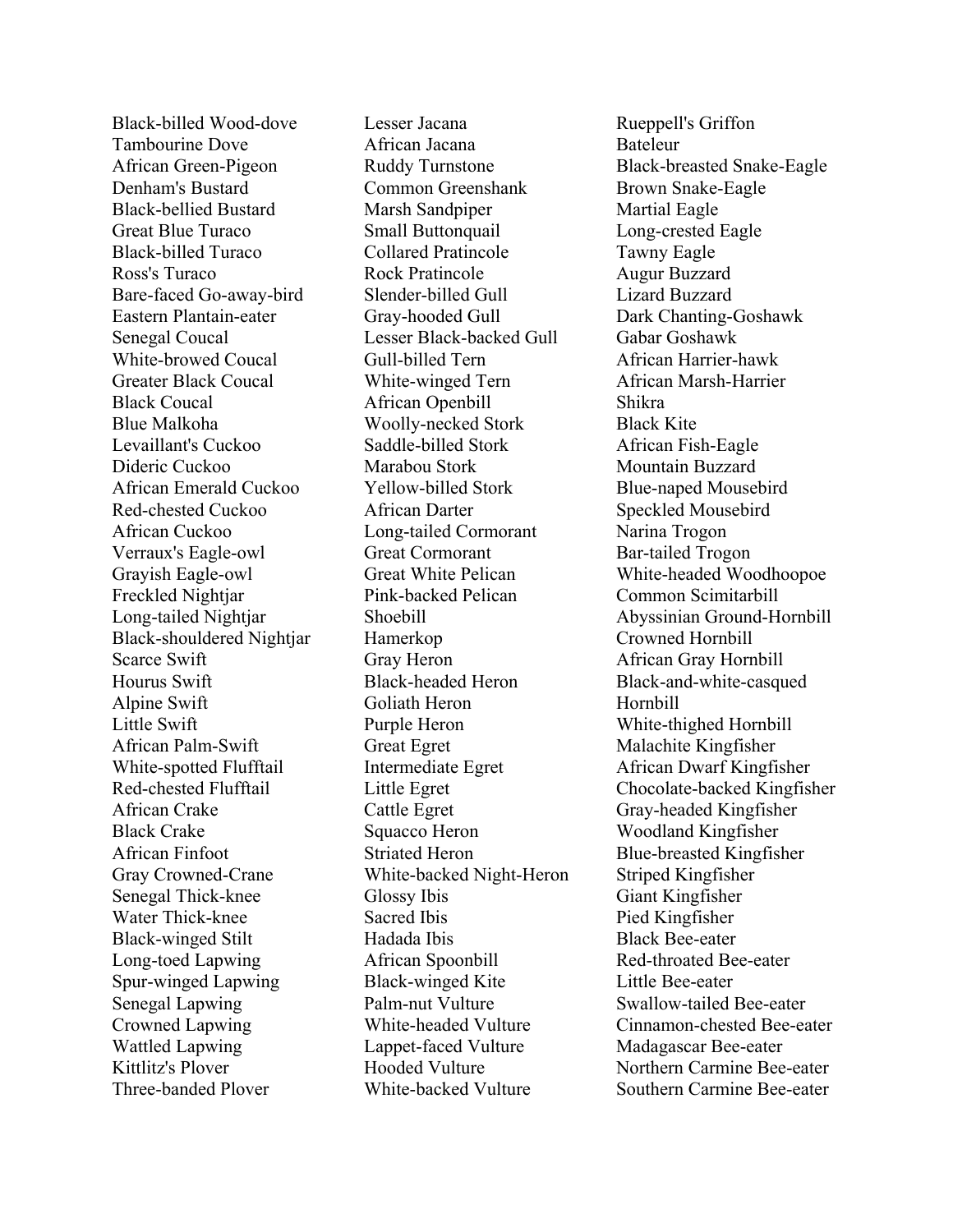Lilac-breasted Roller Broad-billed Roller Blue-throated Roller Yellow-billed Barbet Gray-throated Barbet Speckled Tinkerbird Yellow-throated Tinkerbird Yellow-rumped Tinkerbird Yellow-fronted Tinkerbird Yellow-spotted Barbet Hairy-breasted Barbet Spot-flanked Barbet Black-billed Barbet Double-toothed Barbet Red-faced Barbet Thick-billed Honeyguide Elliot's Woodpecker Cardinal Woodpecker Golden-crowned Woodpecker African Gray Woodpecker Tullberg's Woodpecker Nubian Woodpecker Common Kestrel Gray Kestrel Red-necked Falcon Meyer's Parrot Gray Parrot Grauer's Broadbill Brown-throated Wattle-eye Black-throated Wattle-eye Chestnut Wattle-eye Rwenzori Batis Black-headed Batis African Shrike-flycatcher Black-and-white Shrikeflycatcher Northern Puffback Pink-footed Puffback Black-crowned Tchagra Ludher's Bushshrike Tropical Boubou Black-headed Gonolek Papyrus Gonolek Gray-green Bushshrike Gray Cuckooshrike

Petit's Cuckooshrike Yellow-billed Shrike Northern Fiscal Gray-backed Fiscal Mackinnon's Shrike Black-tailed Oriole Fork-tailed Drongo Black-headed Paradise-Flycatcher African Paradise-Flycatcher Piapiac Pied Crow White-naped Raven Rufous-naped Lark Flappet Lark White-tailed Lark Red-capped Lark Angola Swallow Lesser Striped Swallow Wire-tailed Swallow Mosque Swallow White-headed Sawwing Black Sawwing Gray-rumped Swallow African Blue Flycatcher White-tailed Blue Flycatcher Slender-billed Greenbul Shelley's Greenbul Eastern Mountain-Greenbul Joyful Greenbul Spotted Greenbul Red-tailed Greenbul Gray Greenbul Ansorge's Greenbul Plain Greenbul Yellow-whiskered Greenbul Little Greenbul Cabanis's Greenbul White-throated Greenbul Yellow-streaked Greenbul Common Bulbul White-browed Crombec Red-faced Crombec Moustached Grass-Warbler Yellow Longbill Chestnut-capped Flycatcher

Red-faced Woodland-Warbler Mountain Yellow-Warbler Evergreen-forest Warbler Grauer's Swamp Warbler Little Rush-Warbler White-winged Swamp Warbler Rufous-crowned Eremomela White-chinned Prinia Rwenzori Apalis Green-backed Camaroptera Olive-green Camaroptera Buff-bellied Warbler Black-throated Apalis Black-faced Apalis Buff-throated Apalis Gray Apalis Tawny-flanked Prinia Banded Prinia Black-faced Rufous-Warbler Trilling Cisticola Chubb's Cisticola Rattling Cisticola Winding Cisticola Stout Cisticola Croaking Cisticola Singing Cisticola African Hill Babbler African Yellow White-eye Brown Illadopsis Mountain Illadopsis Dusky Babbler Black-lored Babbler Arrow-marked Babbler Cassin's Flycatcher Pale Flycatcher Dusky-brown Flycatcher Swamp Flycatcher Yellow-eyed Black-Flycatcher Northern Black-Flycatcher White-eyed Slaty-Flycatcher Fire-crested Alethe African Stonechat Brown-backed Scrub-Robin